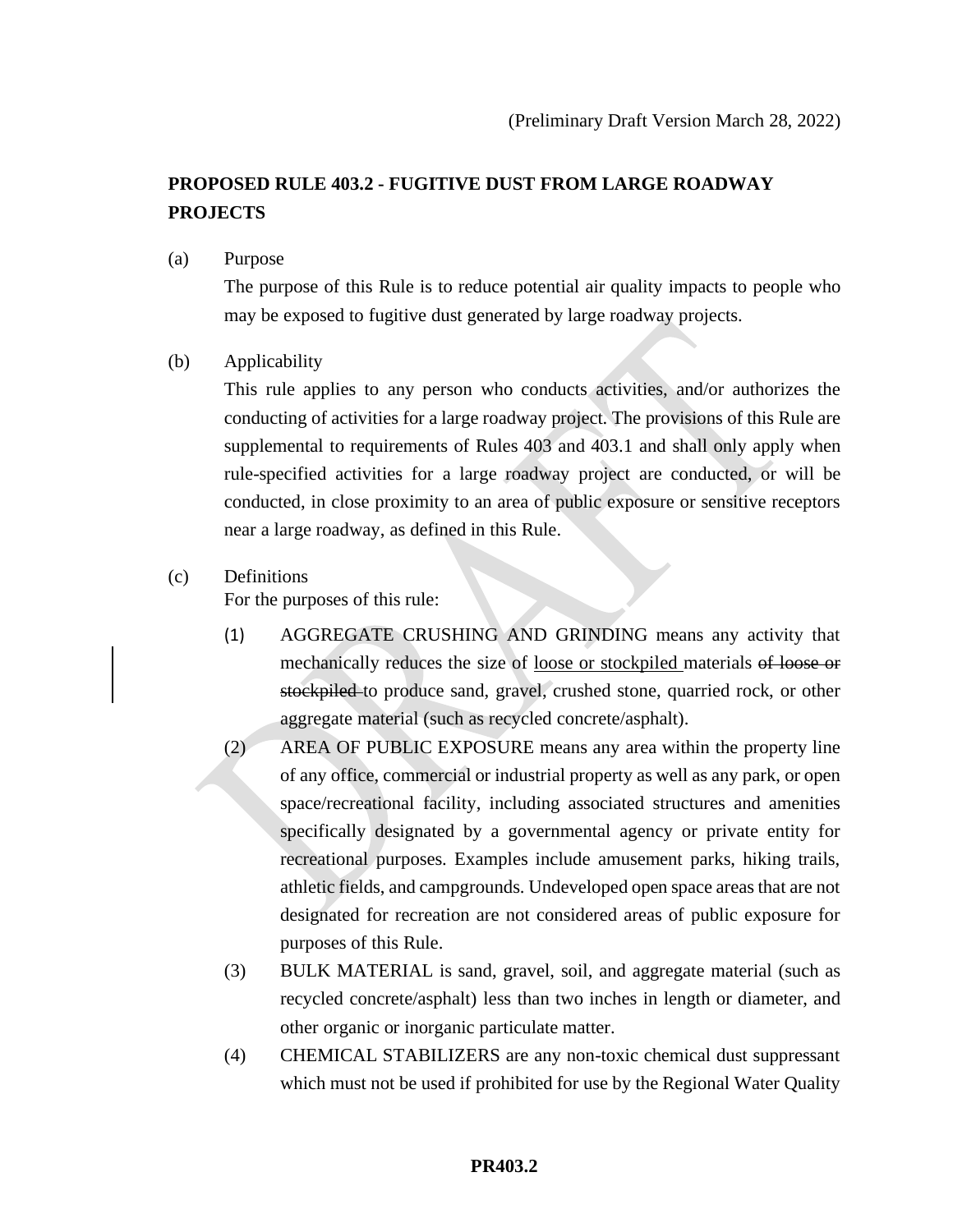Control Boards, the California Air Resources Board, the U.S. Environmental Protection Agency (U.S. EPA), or any applicable law, rule or regulation. The chemical stabilizers shall meet any specifications, criteria, or tests required by any federal, state, or local water agency. Unless otherwise indicated, the use of a non-toxic chemical stabilizer shall be of sufficient concentration and application frequency to maintain a stabilized surface.

- (5) CONSTRUCTION/DEMOLITION ACTIVITIES means any mechanical activities conducted in preparation of, or related to, the building, alteration, rehabilitation, demolition or improvement of property, including, but not limited to the following activities: grading, excavation, loading and unloading, cutting, grinding, milling,  $\left(\frac{\text{cold}}{\text{p}}\right)$  planing, shaping, or ground breaking.
- (6) CONSTRUCTION VEHICLE means graders, bulldozers, excavators, cranes, loaders, backhoes, tractors, haul trucks and other similar vehicles used at a large roadway project.
- (7) CONTRACTOR means any person who has a contractual arrangement to establish or conduct activities at a large roadway project for another person.
- (8) DISTURBED SURFACE AREA means a portion of the earth's surface which has been physically moved, uncovered, destabilized, or otherwise modified from its undisturbed natural soil condition, thereby increasing the potential for emission of fugitive dust. This definition excludes those areas which have:
	- (A) been restored to a natural state, such that the vegetative ground cover and soil characteristics are similar to adjacent or nearby natural conditions;
	- (B) been paved or otherwise covered by a permanent structure; or
	- (C) sustained a vegetative ground cover of at least 70 percent of the native cover for a particular area for at least 30 days.
- (9) DUST CONTROL SUPERVISOR means a person with the authority to expeditiously employ sufficient dust mitigation measures to ensure compliance with all requirements of this Rule.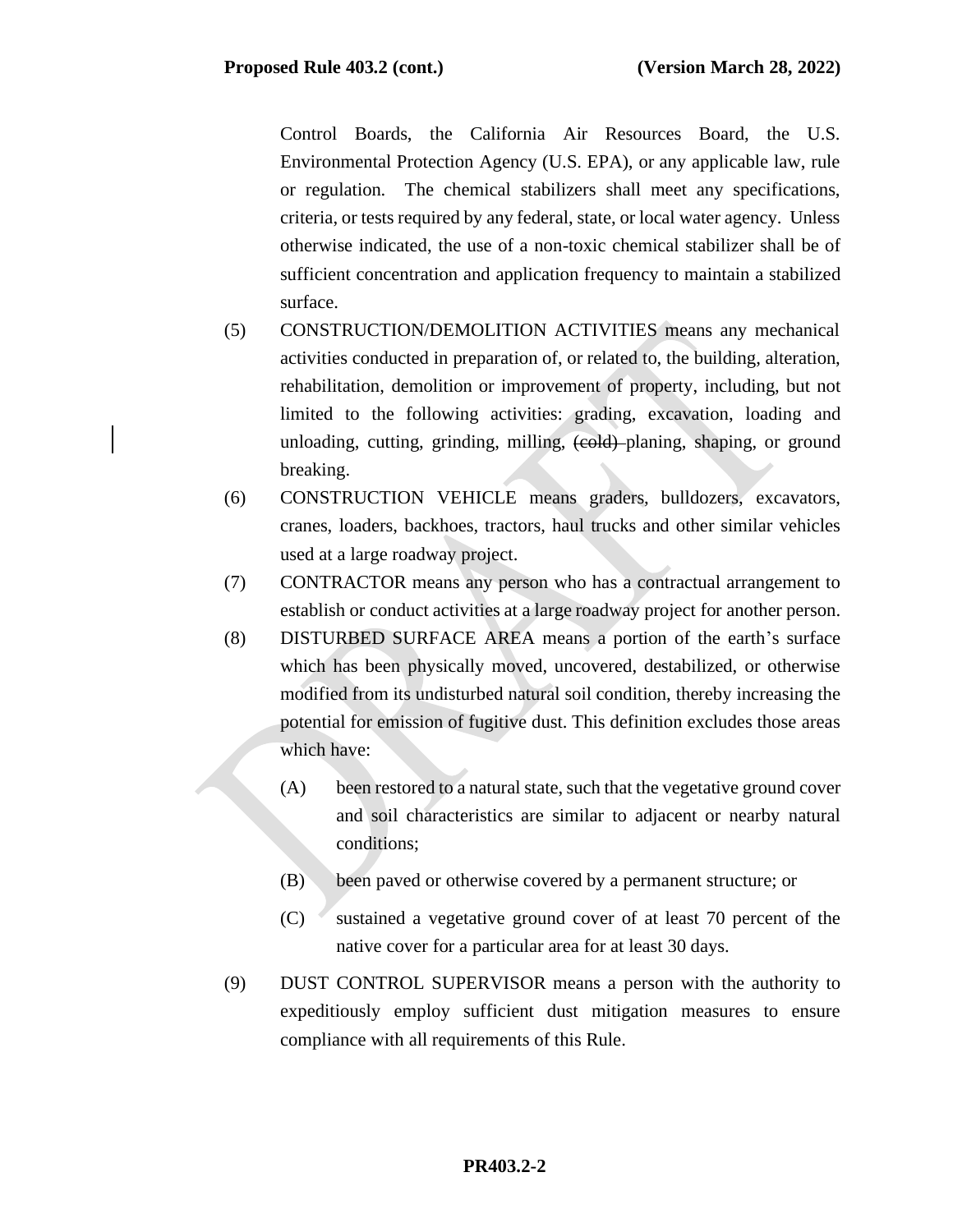- (10) DUST SUPPRESSANT means water, hygroscopic materials, or non-toxic chemical stabilizers used as a treatment material to reduce fugitive dust emissions.
- (11) EARTH-MOVING ACTIVITIES means the use of equipment for any activity where soil is being moved or uncovered including, but not limited to the following: grading, earth cutting and filling operations, loading or unloading of dirt or bulk materials, adding to or removing from material piles of bulk materials, landfill operations, weed abatement through disking, and soil mulching.
- (12) FUGITIVE DUST means any solid particulate matter that becomes airborne, other than that emitted from an exhaust stack, directly or indirectly as a result of the activities of any person.
- (13) LARGE ROADWAY means any portion of a roadway that is designated as F1 classification "Interstate" or F2 classification "Other Freeway or Expressway" pursuant to the California Department of Transportation Functional Classification System.with an annual daily average number of vehicle trips in excess of 100,000 based on the most recent Federal Highway Administration (FHA) Average Annual Daily Traffic (AADT) data available.
- (14) LARGE ROADWAY PROJECT means onsite activities associated with the construction/demolition, improvement, repair, or maintenance of a large roadway, including any adjacent property associated with the large roadway such as a bridge, overpass, or onramp/offramp.
- (15) MATERIAL PILE means any accumulation of bulk materials, construction/demolition debris, excavated material, or typical roadway material which is not fully enclosed and attains a height of three is greater than eight feet in heightor more and a total surface area of 150 or more square feet. Material piles located within 25 feet of each other as measured from the closest edge of each pile shall be considered a single material pile.
- (16) PARTICULATE MATTER means any material, except uncombined water, which exists in a finely divided form as a liquid or solid at standard conditions.
- (17) PAVED ROAD means a public or private improved street, highway, alley, public way, or easement that is covered by typical roadway materials, but excluding access roadways that connect a facility with a public paved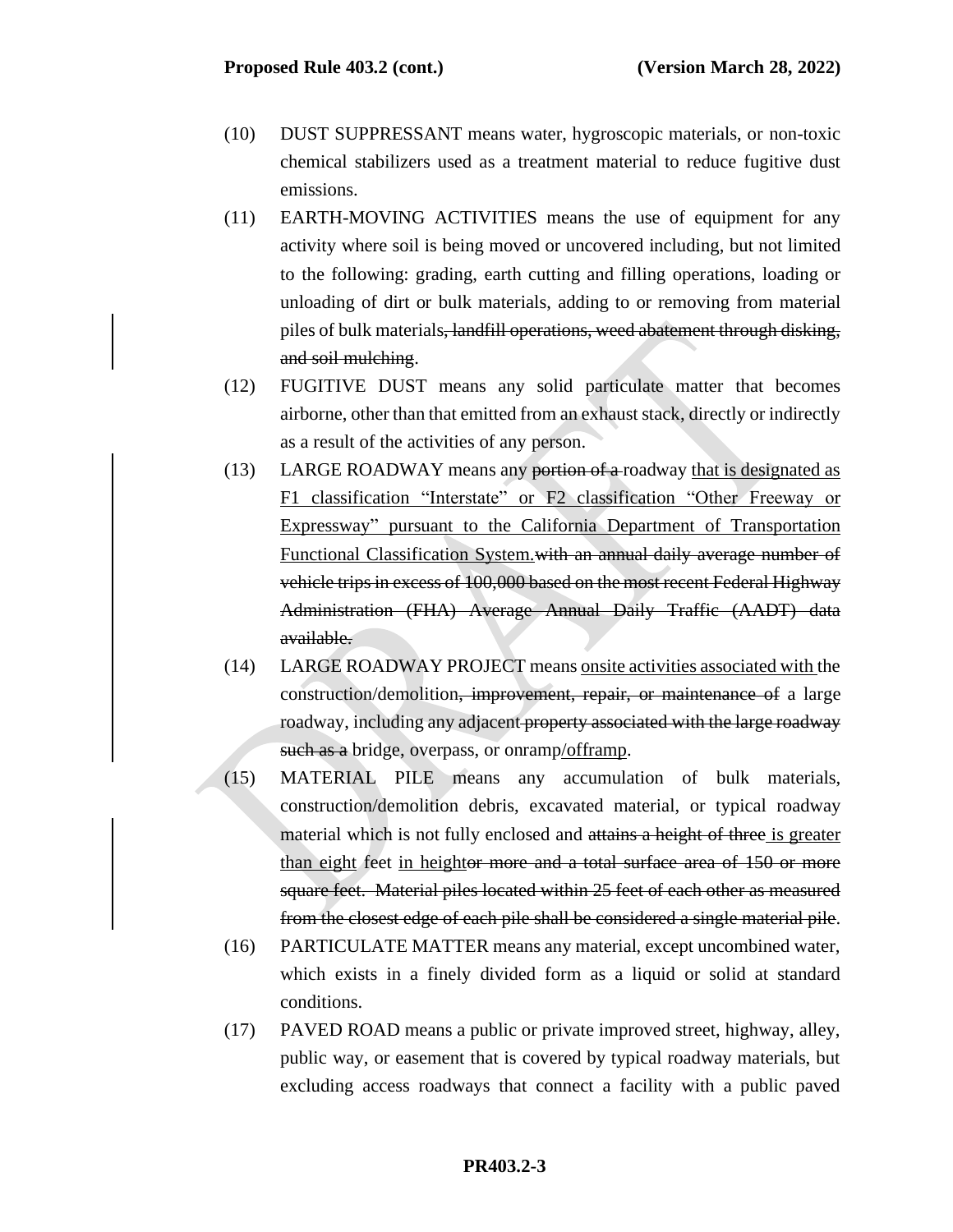roadway and are not open to through traffic. Public paved roads are those open to public access and that are owned by any federal, state, county, municipal or any other governmental or quasi-governmental agencies. Private paved roads are any paved roads not defined as public.

- (18) PERSON means any individual, firm, association, organization, partnership, business trust, corporation, company, contractor, supplier, installer, user or owner, or any state or local governmental agency or public district or any other officer or employee thereof.
- (19) SCHOOL means any public or private education center, including juvenile detention facilities with classrooms, used for the education of more than 12 children at the education center in kindergarten through grade 12. A school also includes an Early Learning and Developmental Program by the U.S. Department of Education or any state or local early learning and development programs such as preschools, Early Head Starts, Head Start, First Five, and Child Development Centers. A school does not include any private education center in which education is primarily conducted in private homes. A school includes any building or structure, playground, athletic field, or other area of school property.
- (20) SENSITIVE RECEPTOR means a residence including private homes, condominiums, apartments, and living quarters, schools, preschools, daycare centers and health facilities such as hospitals or retirement and nursing homes. A sensitive receptor includes long term care hospitals, hospices, prisons, and dormitories or similar live-in housing.
- (21) STABILIZED SURFACE means any previously disturbed surface area or material pile which, through the application of dust suppressants, shows visual or other evidence of surface crusting and is resistant to wind-driven fugitive dust and is demonstrated to be stabilized. Stabilization can be demonstrated by one or more of the applicable test methods contained in the Rule 403 Implementation Handbooksufficient use (of both amount and frequency) of a dust suppressant to ensure compliance with the fugitive dust control measures of this Rule.
- (22) TRACK OUT means any bulk material that adheres to and agglomerates on the exterior surface of motor vehicles, haul trucks, and equipment (including tires) that have been released onto a paved road and can be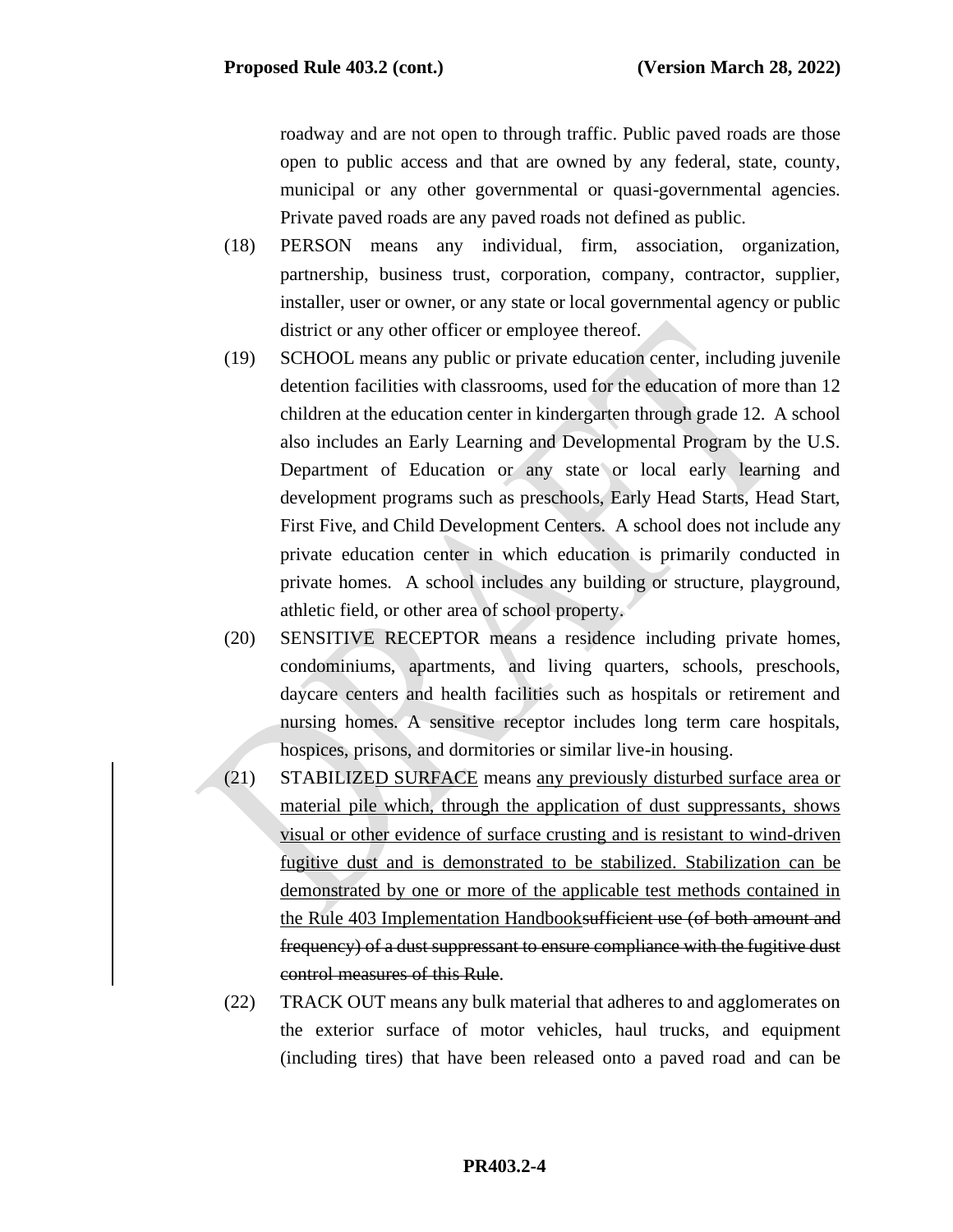removed by a vacuum sweeper or a boom sweeper under normal operating conditions.

- (23) TYPICAL ROADWAY MATERIALS means concrete, asphaltic concrete, recycled asphalt, asphalt, or any other material of equivalent performance as determined by the Executive Officer, and the U.S. EPA.
- (24) UNPAVED ROADS means any unsealed or unpaved roads, equipment paths, or travel ways that are not covered by typical roadway materials. Public unpaved roads are any unpaved roadway owned by federal, state, county, municipal or other governmental or quasi-governmental agencies. Private unpaved roads are all other unpaved roadways not defined as public.
- (d) Requirements
	- (1) Beginning [six (6) months after Date of Adoption] for any new Large Roadway Project, no person shall conduct aggregate crushing and grinding operations (excluding operations utilizing handheld equipment), or maintain a material pile at a large roadway project within a distance of 100 feet of an area of public exposure or 250 feet of a sensitive receptor. Distances shall be measured from the nearest edge or perimeter of the specified activity or material pile for the large roadway project to the closest location within an area of public exposure that is designated for use by the public, or point of the property line of the nearest sensitive receptor, or location within an area of public exposure that is officially designated for use by the public.
	- (2) Beginning [six (6) months after Date of Adoption] for any new large roadway project, a person conducting any of the following activities at a large roadway project that is located within 500 feet of an area of public exposure, or 1,000 feet of a sensitive receptor, shall comply with the provisions of subdivision (e) Additional Requirements, and subdivision (f) Recordkeeping:
		- (A) Aggregate crushing and grinding operations;
		- (B) Construction/demolition activities;
		- (C) Earth-moving or any other mechanical activity that results in disturbed surface areas;
		- (D) Movement of construction vehicles over paved and unpaved roads; or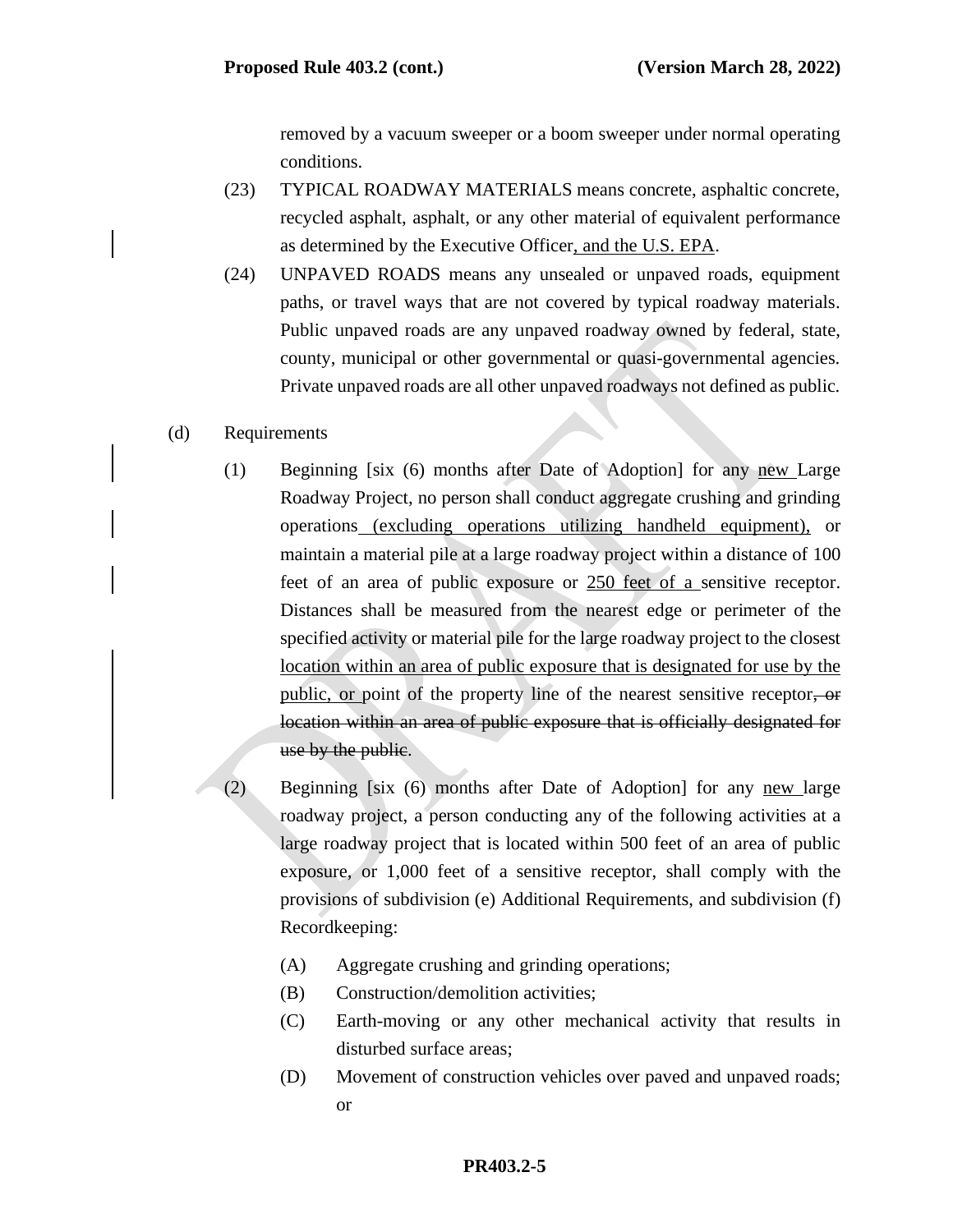(E) Maintenance of material piles.

Distances shall be measured from the nearest edge or perimeter of the specified activity or material pile for the large roadway project to the closest location within an area of public exposure that is designated for use by the public, or point of the property line of the nearest sensitive receptor, or location within an area of public exposure that is officially designated for use by the public.

(e) Additional Requirements

Any person who conducts or authorizes the conducting of activities for a large roadway project subject to paragraph (d)(2) shall comply with the requirements specified in paragraphs  $(e)(1)$  through  $(e)(4)$ :

(1) Dust Control Supervisor

Identify and designate a dust control supervisor that:

- (A) is employed by or contracted with the property owner, developer, or other persons responsible for the large roadway project;
- (B) is on the site or available on-site within 30 minutes during working hours;
- (C) has completed South Coast AQMD Fugitive Dust Control Class and holds a valid Certificate of Completion for the class; and
- (D) is responsible for responding to air quality issue inquiries regarding the large roadway project.
- (2) Control Measures

Use the following applicable control measures, in addition to all other applicable control measures as required in other dust rules (such as Rules 403, 403.1, 1157), to prevent fugitive dust/visible emissions:

| Aggregate Crushing and     | Stabilize surfaces prior to operation<br>ΘŤ                          |  |  |  |
|----------------------------|----------------------------------------------------------------------|--|--|--|
| <b>Grinding Operations</b> | equipment (including construction vehicles                           |  |  |  |
|                            | such as bulldozers, cranes or backhoes) and                          |  |  |  |
|                            | prior to any crushing and grinding; and                              |  |  |  |
|                            | Stabilize<br>aggregate material<br>niloc<br><del>after</del><br>uncs |  |  |  |
|                            | erushing and grinding by applying a<br>duct<br>uust                  |  |  |  |

#### **Table 1 – Large Roadway Project Control Measures**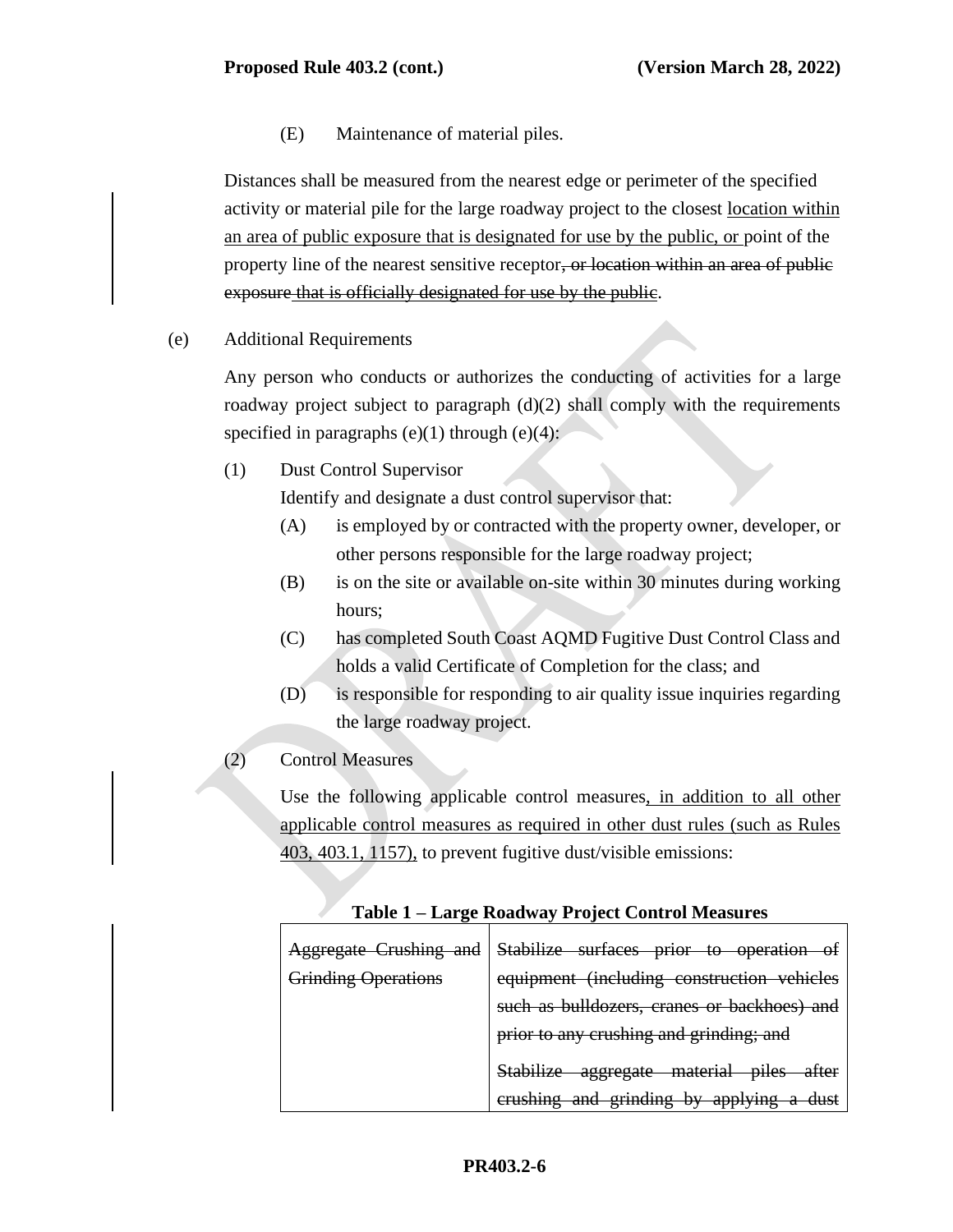| <b>Earth Moving Activities;</b><br>Construction/Demolition;<br>or Disturbed Surface<br>Areas | suppressant to prevent dust plumes from<br>extending farther than 100 feet as measured<br>from the nearest edge or perimeter of the<br>operation/material pile or equipment location<br>within the large roadway project.<br>Apply dust suppressant as necessary to<br>maintain a stabilized surface and to prevent<br>visible emissions from extending farther than<br>100 feet as measured from the nearest edge or<br>perimeter of the operation/material pile or<br>equipment location within the large roadway<br>project. |
|----------------------------------------------------------------------------------------------|---------------------------------------------------------------------------------------------------------------------------------------------------------------------------------------------------------------------------------------------------------------------------------------------------------------------------------------------------------------------------------------------------------------------------------------------------------------------------------------------------------------------------------|
| Dust from Construction<br>Vehicles<br>(Implement all controls)                               | Implement one or more of the following<br>control measures, as needed, to ensure<br>fugitive dust control:<br>Water all roads within the project perimeter<br>used for construction vehicular traffic at least<br>once per every two hours of active operations<br>[3 times per normal 8-hour workday]; or<br>Water all roads used for any construction<br>vehicular traffic at least once daily and restrict<br>vehicle speeds to 15 miles per hour; or                                                                        |
|                                                                                              | Apply a chemical stabilizer to all unpaved<br>road surfaces in sufficient quantity and<br>frequency to maintain a stabilized surface.<br>Apply dust suppressant as necessary to<br>prevent visible emissions during vehicle<br>operation; and<br>Limit vehicle speed to 15 miles per hour on<br>roadways; and<br>Cover frequently traveled unpaved roads and<br>unpaved parking areas with low silt content<br>material (i.e., asphalt, concrete, recycled road                                                                 |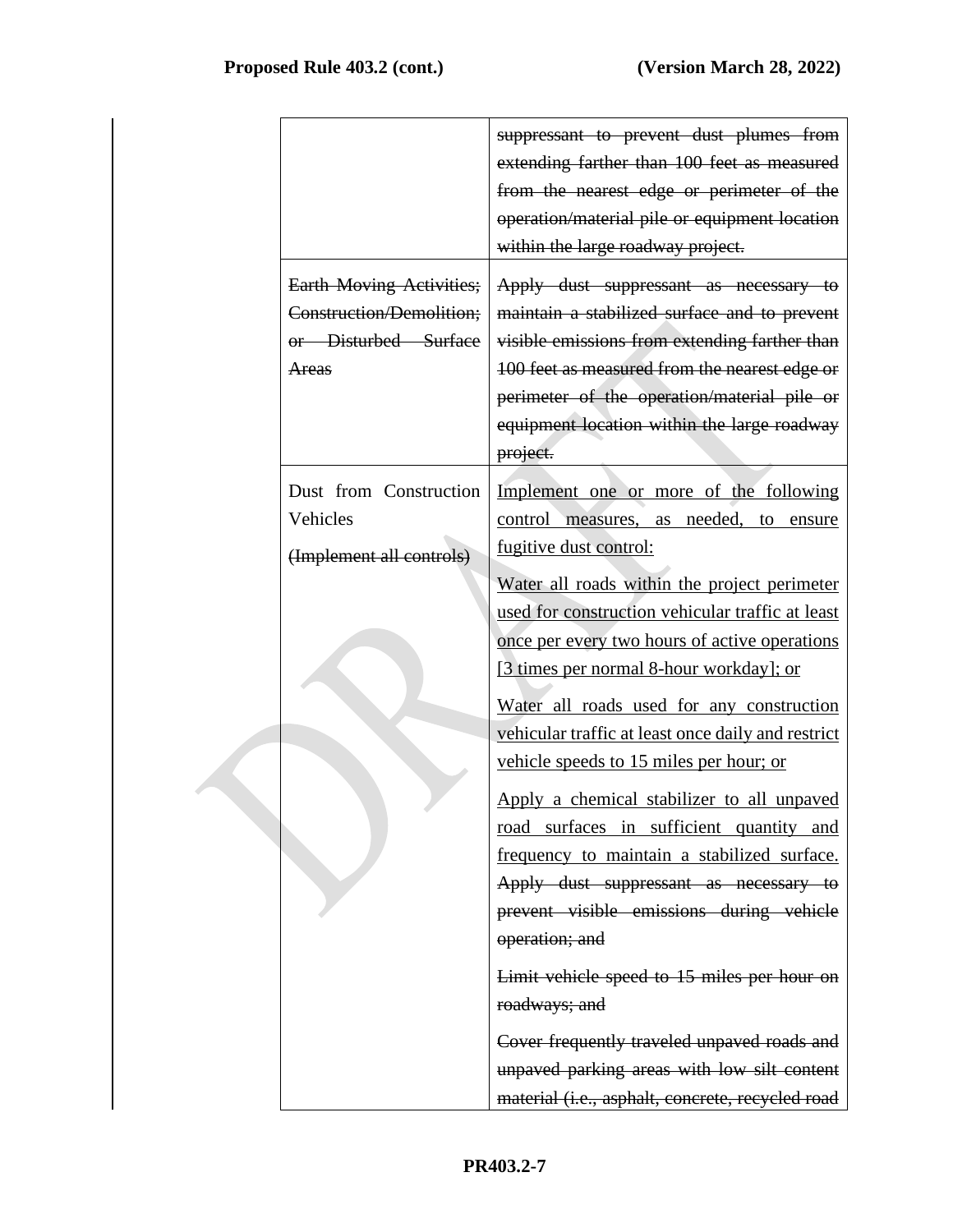|                         | base, or gravel to a minimum depth of four                                                                     |
|-------------------------|----------------------------------------------------------------------------------------------------------------|
|                         | inches); and<br>Treat unpaved roads with a dust suppressant,<br>mulch, or other cover to maintain a stabilized |
|                         | surface; and                                                                                                   |
|                         | Remove dust from paved roadways and                                                                            |
|                         | construction vehicles as required to prevent                                                                   |
|                         | track out or entrained dust by washing,                                                                        |
|                         | vacuum sweeping, broom sweeping or any                                                                         |
|                         | other mechanical means that does not generate                                                                  |
|                         | fugitive dust.                                                                                                 |
| <b>Material Piles</b>   | Maintain below a maximum-height of 20 feet;                                                                    |
| (One or more controls   | and implement one or more of the following                                                                     |
| measures, as needed, to | control measures, as needed, to ensure                                                                         |
| ensure fugitive dust    | fugitive dust control:                                                                                         |
| control)                | Apply dust suppressant as necessary, but no                                                                    |
|                         | less than twice per hour to maintain a                                                                         |
|                         | stabilized surface and prevent visible                                                                         |
|                         | emissions from extending farther than 100                                                                      |
|                         | feet as measured from the nearest edge or                                                                      |
|                         | perimeter of the operation/material pile-or                                                                    |
|                         | equipment location; or                                                                                         |
|                         | Install temporary coverings; or                                                                                |
|                         | Install an enclosure with a minimum of three                                                                   |
|                         | sides (the open side of which will face farthest                                                               |
|                         | from potentially impacted areas) and walls                                                                     |
|                         | with a maximum porosity of 50 percent and a                                                                    |
|                         | minimum height equal to the highest point of                                                                   |
|                         | the material pile.                                                                                             |

# (3) Signage

Prior to commencement of activities for a large roadway project pursuant to paragraph (d)(2), install and maintain project signage that, at a minimum, meets the following: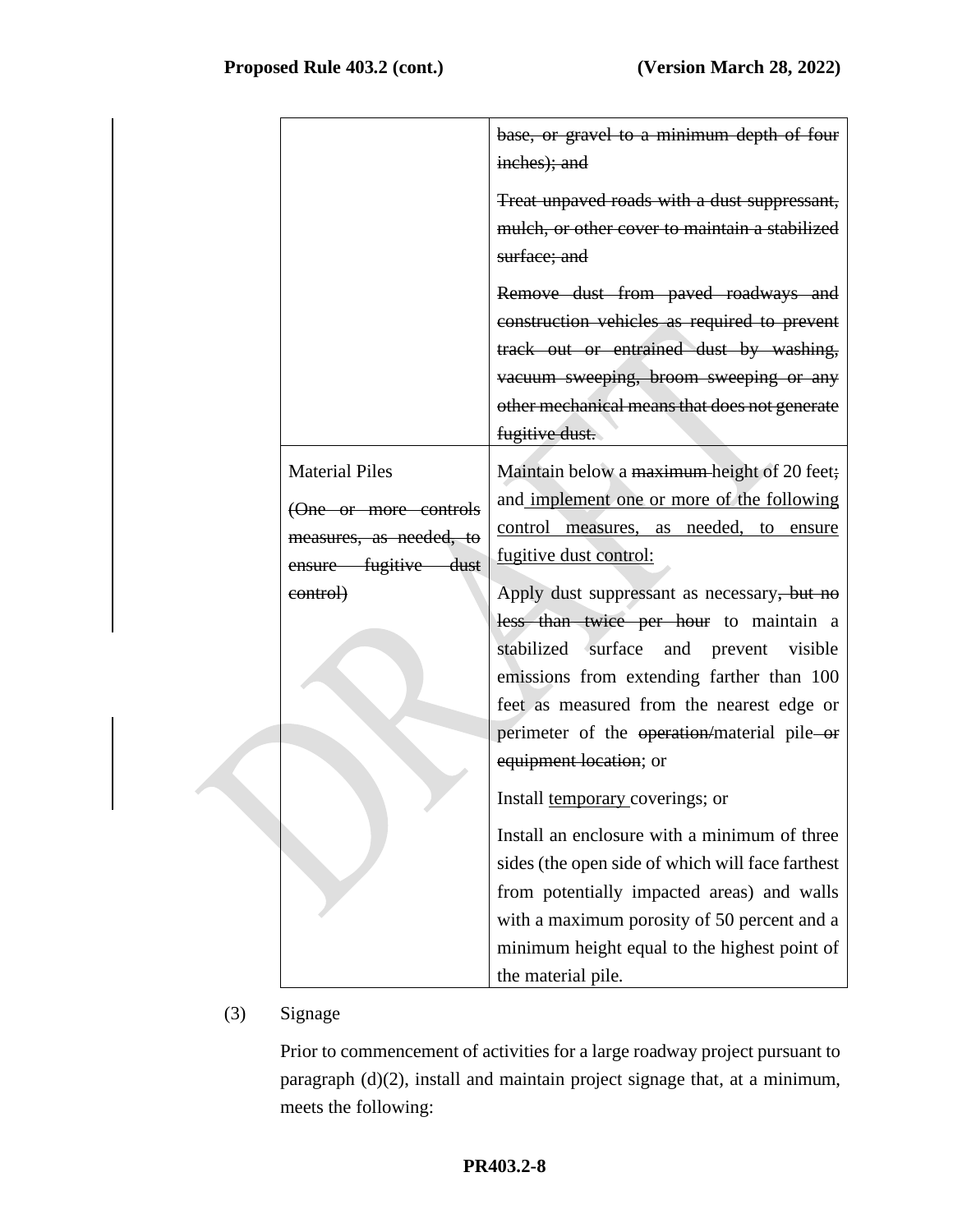- (A) Signage must be located within 50 feet of each project site entrance.; A minimum maximum of two four signs are required per large roadway project, with at least one of those signs installed such that the content of the sign face is visible in the direction of the closest area of public exposure or sensitive receptor unless it is directly facing traffic.;
- (B) One sign is sufficient for multiple site entrances located within 300 yards of each other.;
- (C) Signage shall be 1 inch A/C laminated plywood board or similar strength and durability material with dimensions of 48 inches by 96 inches.;
- (D) Sign background must contrast with lettering, typically black text with white background.;
- (E) The lower edge of the sign board must be a minimum of 6 feet and a maximum of 7 feet above grade.;
- (F) The telephone number listed for the dust control supervisor or project contact must be a local or a toll-free number and shall be accessible 24 hours per day.; and
- (G) At a minimum, each sign shall include the following information, with text height as shown on the right side of the sign template below, and an accessible 24 hours per day local or toll free phone number for contacting the large roadway project responsible person(s) or dust control supervisor regarding fugitive dust issues:

## **Table 2 – Text Height for Signage**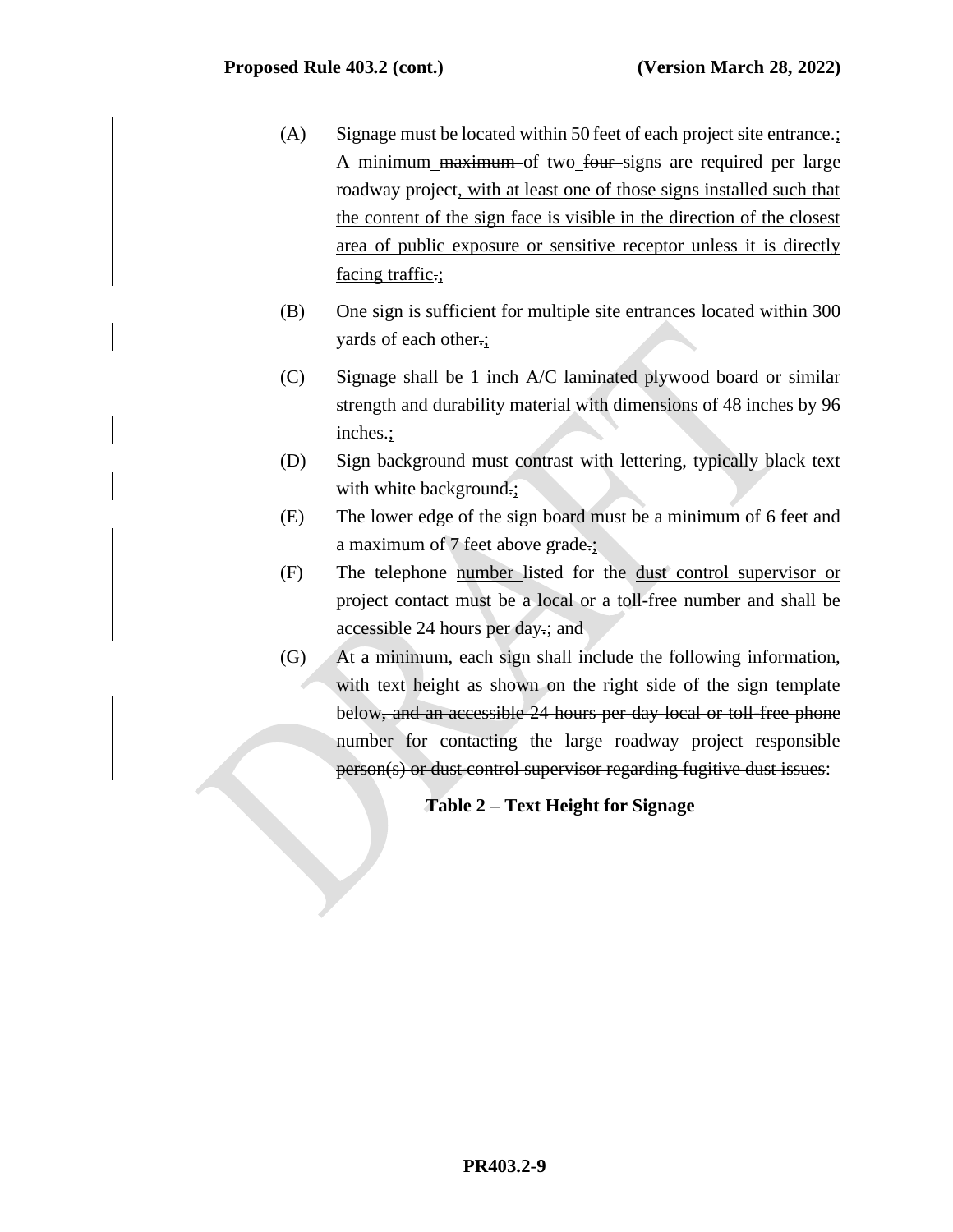| <b>Sign Content</b>                                                                    | Height<br>(inches) |
|----------------------------------------------------------------------------------------|--------------------|
| Permit # (if applicable)                                                               |                    |
| Site or Project Name                                                                   | 4                  |
| Project Name / Tract ####                                                              | 4                  |
| IF YOU SEE DUST COMING FROM THIS<br>PROJECT CALL                                       | 4                  |
| Name, Phone Number (###) ###-####                                                      | 6                  |
| If you do not receive a response,<br>please call South Coast AQMD at<br>1-800-CUT-SMOG | 3                  |

## (4) Notification

The dust control supervisor or other responsible person(s) for the large roadway project shall comply with the following notification requirement:

(A) Areas of Public Exposure and Sensitive Receptors

At least 5 business days  $120$  hours prior to commencement of activities for a large roadway project pursuant to paragraph (d)(2), the dust control supervisor or other responsible person(s) shall provide written notificationnotify to all addresses of sensitive receptors and areas of public exposure within the area described in paragraph  $(d)(2)$ . For areas of public exposure, the owner(s) or occupant(s) of occupied buildings or open space/recreational facility management, as applicable, shall be notified in writing, which. Notification shall, at a minimum, include the following information:

- (i) Large roadway project dust control supervisor contact information including contact name, company/agency name, address, telephone number, and e-mail address; and
- (ii) Location of the large roadway project, including address and/or coordinates, and a map depicting the location of the site; and
- (iii) Estimated duration of the project including commencement and completion dates, and.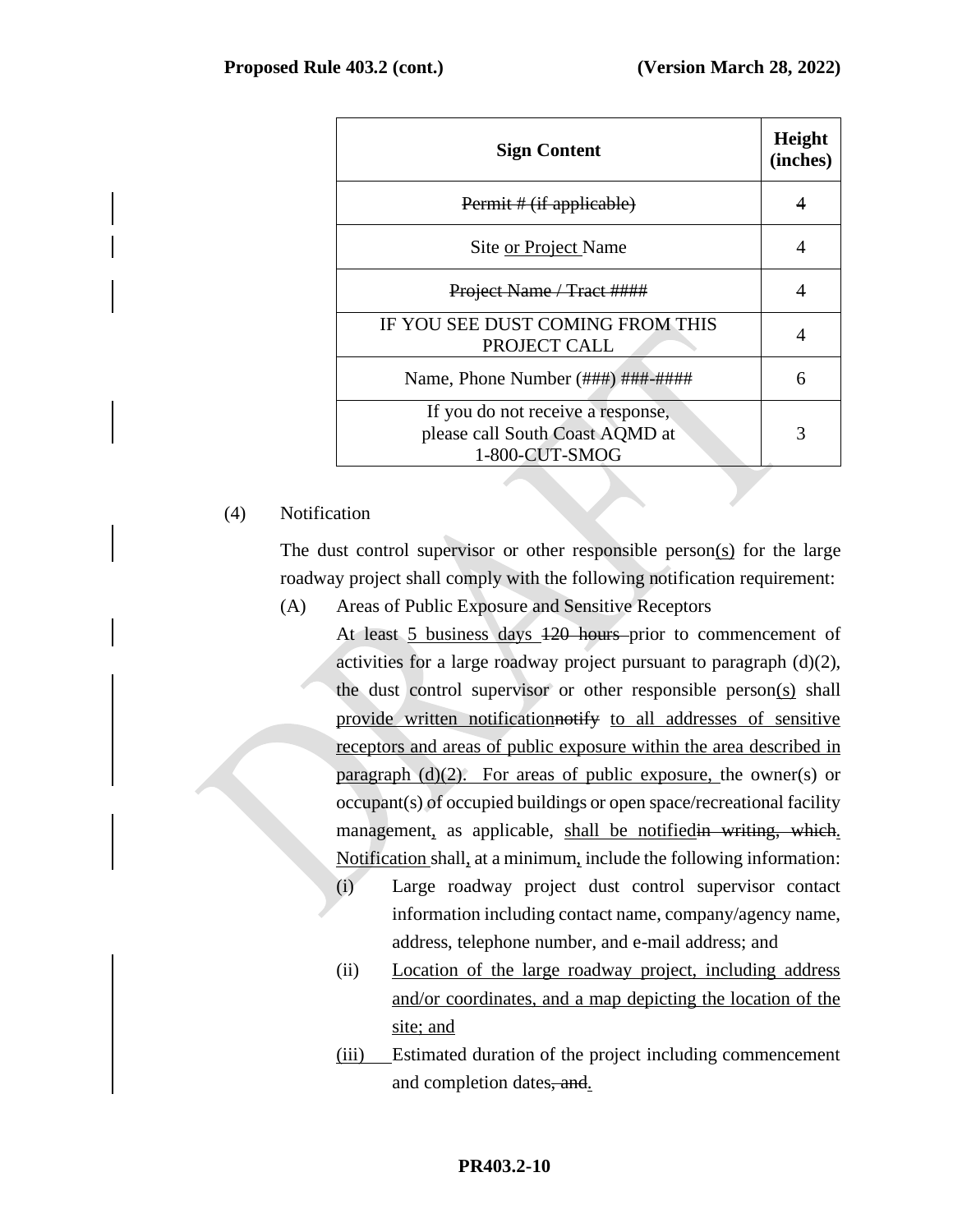- (iii) Location of the large roadway project, including address and/or coordinates, and a map depicting the location of the site.
- (B) South Coast AQMD

At least 5 business days 120 hours prior to commencement of activities for a large roadway project pursuant to paragraph  $(d)(2)$ , the dust control supervisor or other responsible person(s) shall notify the Executive Officer in writing, and shall at a minimum include the following information:

- (i) Large roadway project contact information including name, company/agency name, address, telephone number, and email address of all responsible persons including the dust control supervisor;
- (ii) Location of the large roadway project, including address and/or coordinates, and a map depicting the location of the site;
- (iii) Estimated duration of the large roadway project including commencement and completion dates; and
- (iv) A list of all South Coast AQMD-permitted aggregate crushing and grinding equipment, and equipment subject to the California Air Resources Board (CARB) Portable Equipment Registration Program (PERP), including associated permit or registration numbers.

#### (f) Recordkeeping

- (1) The responsible person(s) for the large roadway project shall maintain daily records of the required fugitive dust control measures pursuant to paragraph (e)(2) for a large roadway project documenting:
	- (A) Each type of activity conducted and the associated permitted powered equipment with the potential to generate fugitive dust;
	- (B) The specific fugitive dust control measures implementedtaken for each activity or equipment; and
	- (C) The frequency of fugitive dust control measures implemented. If dust suppressant is used as the control measure for material piles, record the gallons of dust suppressant applied, including the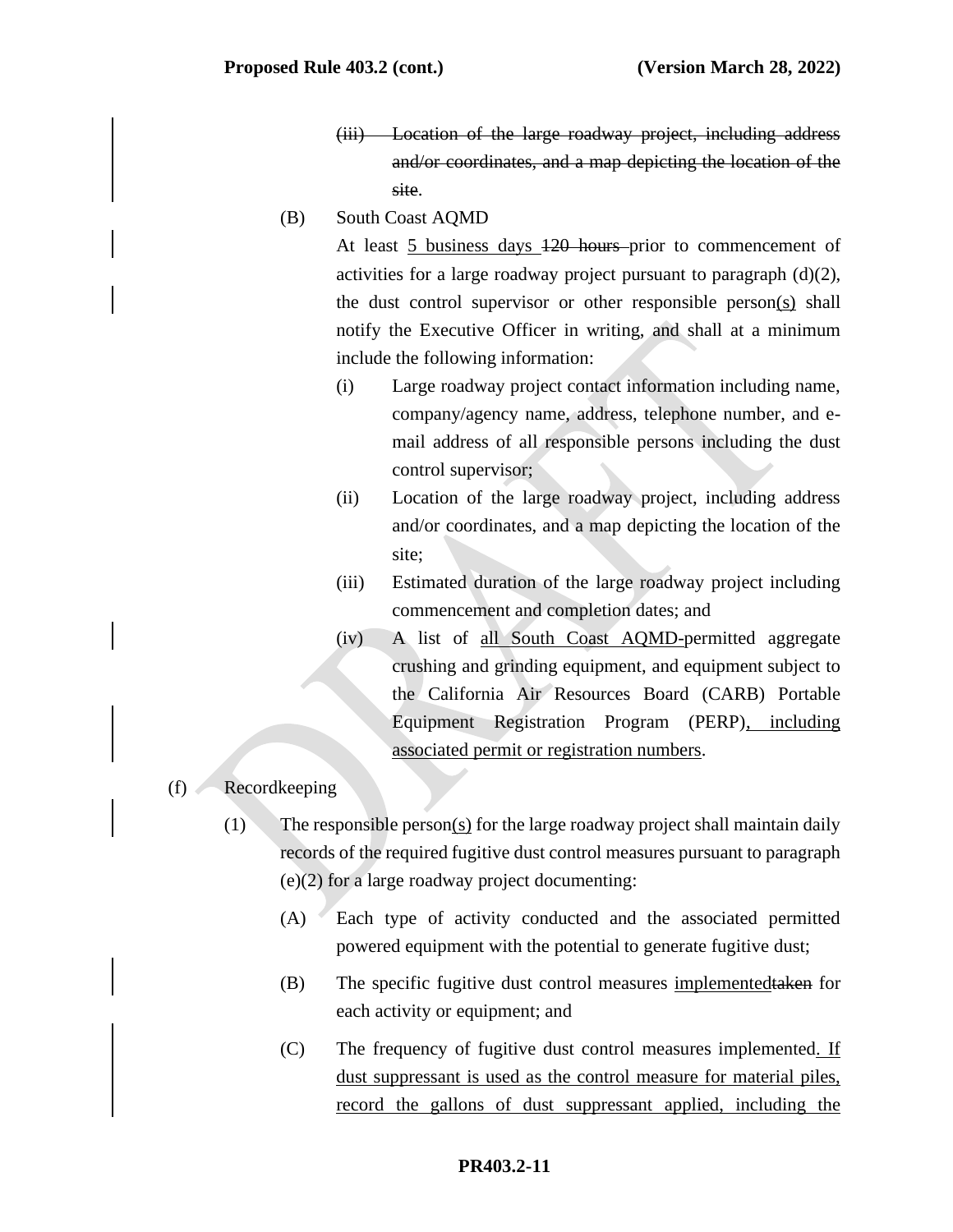percentage of the exposed surface area of the material pile(s) that it was applied to.

- (2) The responsible person for the large roadway project shall maintain records demonstrating compliance with the notification requirements of subparagraph  $(e)(4)(A)$ , including:
	- (A) A copy of the notification letter and a list of addresses notified;
	- (B) Notification method used such as hand delivery, mail, electronic mail, or other electronic means; and
	- (C) Proof of any mailed notification such as certificate of mailing, return receipts, invoices for mail services, and emails.
- (32) Records shall be retained for a minimum of three years by the responsible person for the large roadway project and shall be made available to the Executive Officer upon request.
- (g) Exemptions
	- (1) Any activities conducted for a large roadway project conducted during emergency life-threatening situations, where a sudden, unexpected occurrence that poses a clear and imminent danger, requiring immediate action to prevent or mitigate the loss of impairment of life, health, property, or essential public service, or in conjunction with any officially declared disaster or state of emergency as declared by an authorized health officer, agricultural commissioner, fire protection officer, or other authorized health officer shall be exempt from all requirements of this Rule. The Executive Officer shall be notified electronically no later than 48 hours following such emergency activities for a large roadway project.
	- (2) Any activity for a large roadway project conducted by essential service utilities to provide electricity, natural gas, telephone, water, or sewer during periods of service outages and emergency disruptions shall be exempt from all requirements of this Rule. The Executive Officer shall be notified electronically no later than 48 hours following such activities for a large roadway project.
	- (3) Material resulting from *IL*inear trenching activity for natural gas, power, sewer, and water, and other utility projects on that does not include any